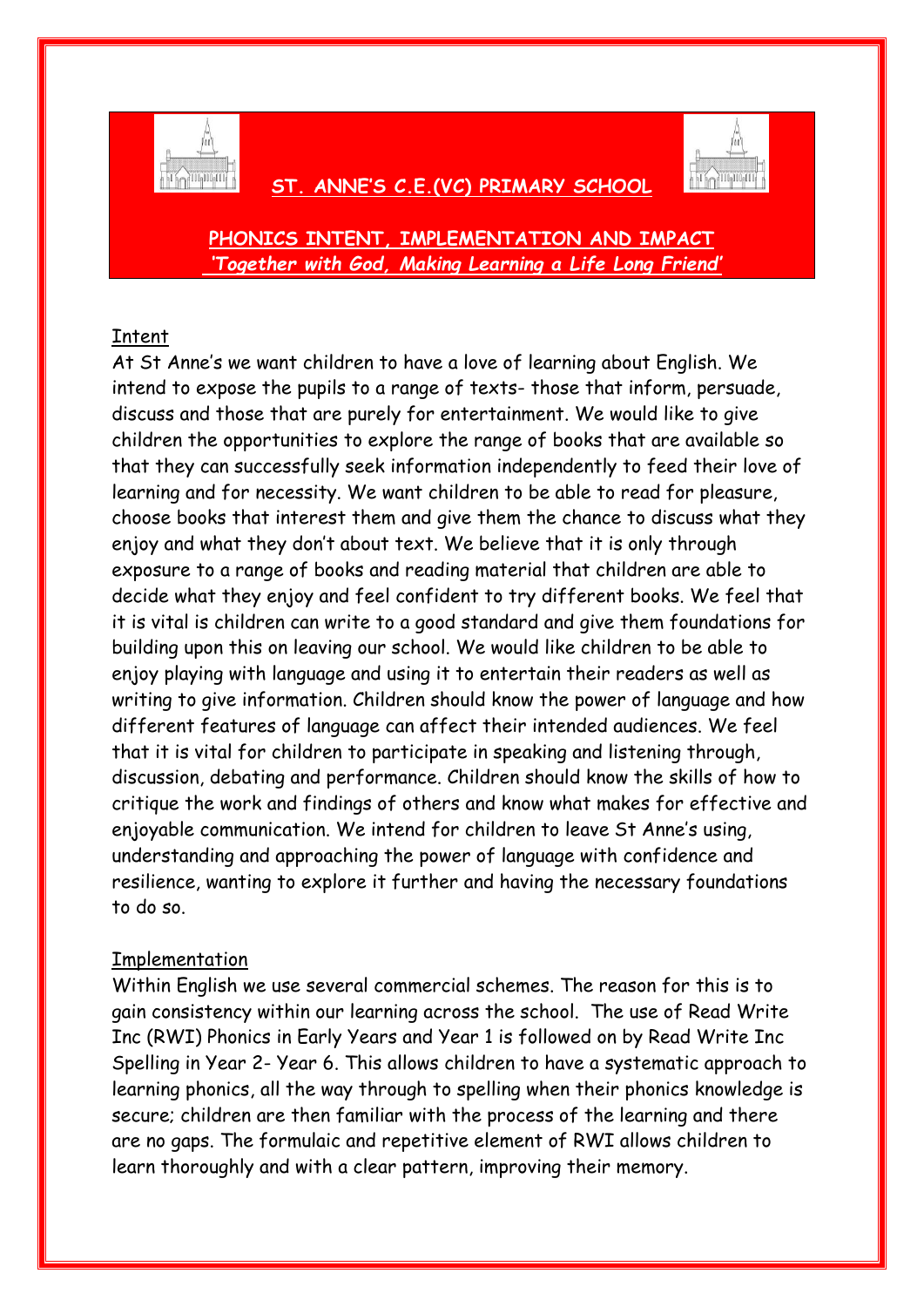Guided reading is conducted partially through RWI and in a more thorough manner using the Headstart, Teaching Comprehension Strategies and Reading Explorers resources. This allows children to be exposed to a range of texts throughout a week so that there is "something for everyone".

The reading schemes that we use are varying ranges of the Oxford Reading Tree scheme which is supported by Collins Big Cat books and some Usborne texts. We have a range of phonologically decodable books from Oxford Reading Tree to support Early Years and Year 1, Alien Encounters and Project X to broaden the range of books that are typically appealing to boys, but available to all and a vast range of traditional tales, adventure books and informative texts from the above providers.

We do not follow a strict commercial scheme for comprehension lessons but many available resources are available to teachers including World Record Comprehension, Rising Stars and Rapid Reading amongst others.

Assessment at St Anne's for reading is by the commercial scheme NFER. These are conducted termly and analysed at each assessment point. Reading assessment is supported by teacher assessment. This is recorded in an Excel spreadsheet where each reading objective is assessed against per year group. A comparison is then made between teacher assessment and formal testing. Past SAT's papers and optional SAT's papers are also used to inform assessment. NFER tests are also used to assess grammar.

Writing is assessed at a baseline and half termly against the Staffordshire Entrust Writing Skills Grids which have been slightly adapted to improve the use for teachers. This is moderated termly either within school, across schools or across year groups leading to professional discussions to pick apart reasons for decisions being made.

Chatterbooks is an extra-curricular club that is run after school, offering children the opportunity to explore books and is supported by craft activities to enhance children's enjoyment of a text. World Book Day, Reading Week, Roald Dahl day and similar celebratory reading events are acknowledged in school by a range of activities including inviting parents in to share books with their children, dressing up as their favourite book character, bringing in their favourite books, book swap events, making bookmarks or book covers etc. Teachers are asked to use the curriculum to ensure that objectives are taught appropriately for their year group. They are given sentence types, conjunctions, grammatical terminology specific to their year group to aid progression and appropriate sequencing. Where possible, we link our class texts to our topic but feel that it is not suitable to force these links as learning is not deep enough and texts are not necessarily rich-enough to improve English skills.